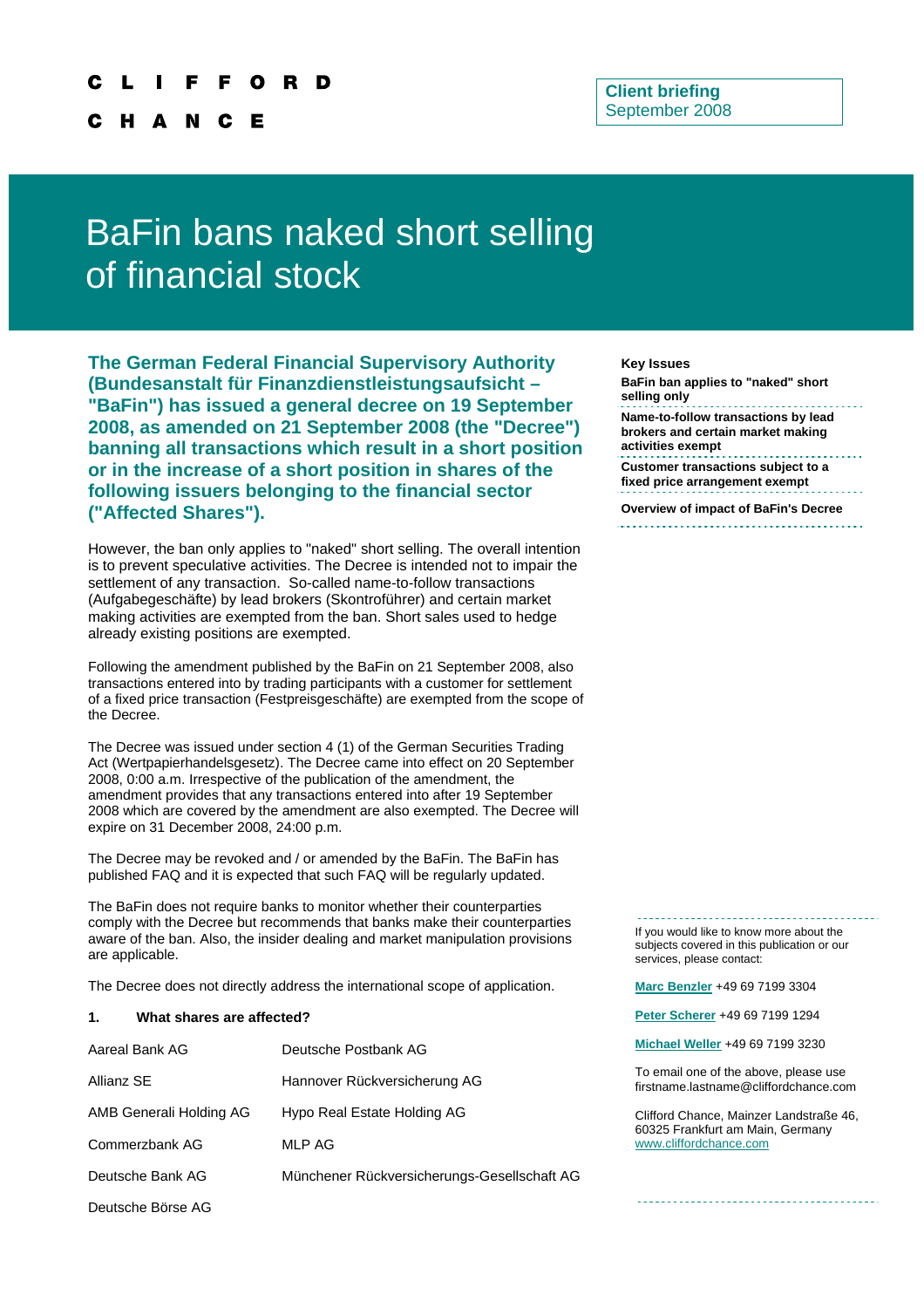# **2. Scope of the Decree**

The Decree defines prohibited short selling activities as transactions where the relevant "seller of the shares", when entering into the transaction:

- does not own such shares, or
- at the time of the entering into the transaction does not have any unconditionally enforceable legal claim under the law of obligations or under property law for the transfer of title in shares of the same class, or does not have any unconditionally enforceable legal claim under the law of obligations or under property law that results in the title in shares of the same class being transferred.

In addition, the Decree provides that short sales used to hedge already existing positions are also exempted, i.e. such position which existed before 20 September 2008, 0:00 a.m.

In the amendment published on 21 September 2008, the BaFin also provides for an exemption for so-called fixed price transactions (Festpreisgeschäfte).

# **3. Can you short convertibles or warrants on the Affected Shares?**

The Decree does not address either convertibles or warrants. At this stage, the Decree seems not to intend to affect the issuing of convertibles and warrants but (naked) short sales to hedge positions under such instruments are only permitted if such position existed before 20 September 2008, 0:00 a.m.

# **4. Can you short derivatives on the Affected Shares?**

The Decree does not explicitly address derivatives. We believe that, based on the wording of the Decree referring to the "seller of shares", the BaFin does not intend to cover derivatives but (naked) short sales to hedge positions under such instruments are only permitted if such position existed before 20 September 2008, 0:00 a.m.

# **5. Can you short index futures and derivatives where the index includes the Affected Shares?**

The Decree does not explicitly address index futures and derivatives. We believe that, based on the wording of the Decree referring to the "seller of shares", the BaFin does not intend to cover futures and other derivatives, irrespective of whether or not they are linked to an index but (naked) short sales to hedge positions under such instruments are only permitted if such position existed before 20 September 2008, 0:00 a.m.

## **6. Can you short basket trades including the shares? Any difference between baskets that replicate an index and custom baskets? Are there any basket or index exemptions?**

The Decree does not explicitly address basket trades. We believe that the Decree would restrict any sale of Affected Shares irrespective of whether the strategy follows an index or a (custom or tailored) basket. In the FAQ the BaFin clarifies that any removal of components of a basket instrument by way of short sale will not be permitted to the extent this involves Affected Shares.

# **7. Any market maker exemption? If so, how broad is the exemption?**

Yes. Any market participants which have committed themselves to publish binding buy or sale orders (e.g. market makers, designated sponsors, qualified liquidity providers, etc. and irrespective of whether acting on a stock exchange or a futures exchange) are exempted provided that the trans-actions are required to fulfil their contractual obligations. Name-to-follow transactions (Aufgabegeschäfte) by lead brokers (Skontroführer)<sup>[1](#page-1-0)</sup> are exempted from this ban, too.

The BaFin may grant further exemptions if requested in writing.

## **8. Does the market maker exemption allow the market maker to go short to sell to a counterparty who wants to buy?**

According to the amendment published on 21 September 2008, which is grandfathering any transactions entered between 19 September and its publication, the ban on short selling shall not apply to transactions agreed by trading participants with a customer for settlement of a transaction in shares concluded at a fixed or definable price (fixed price

<span id="page-1-0"></span> $<sup>1</sup>$  According to the stock exchange rules and regulations, these financial services providers or banks must take into account all orders</sup> that have been entered before the time of the price calculation. For these purposes, lead brokers keep their own order book, i.e., a list containing all respective buy and sell orders.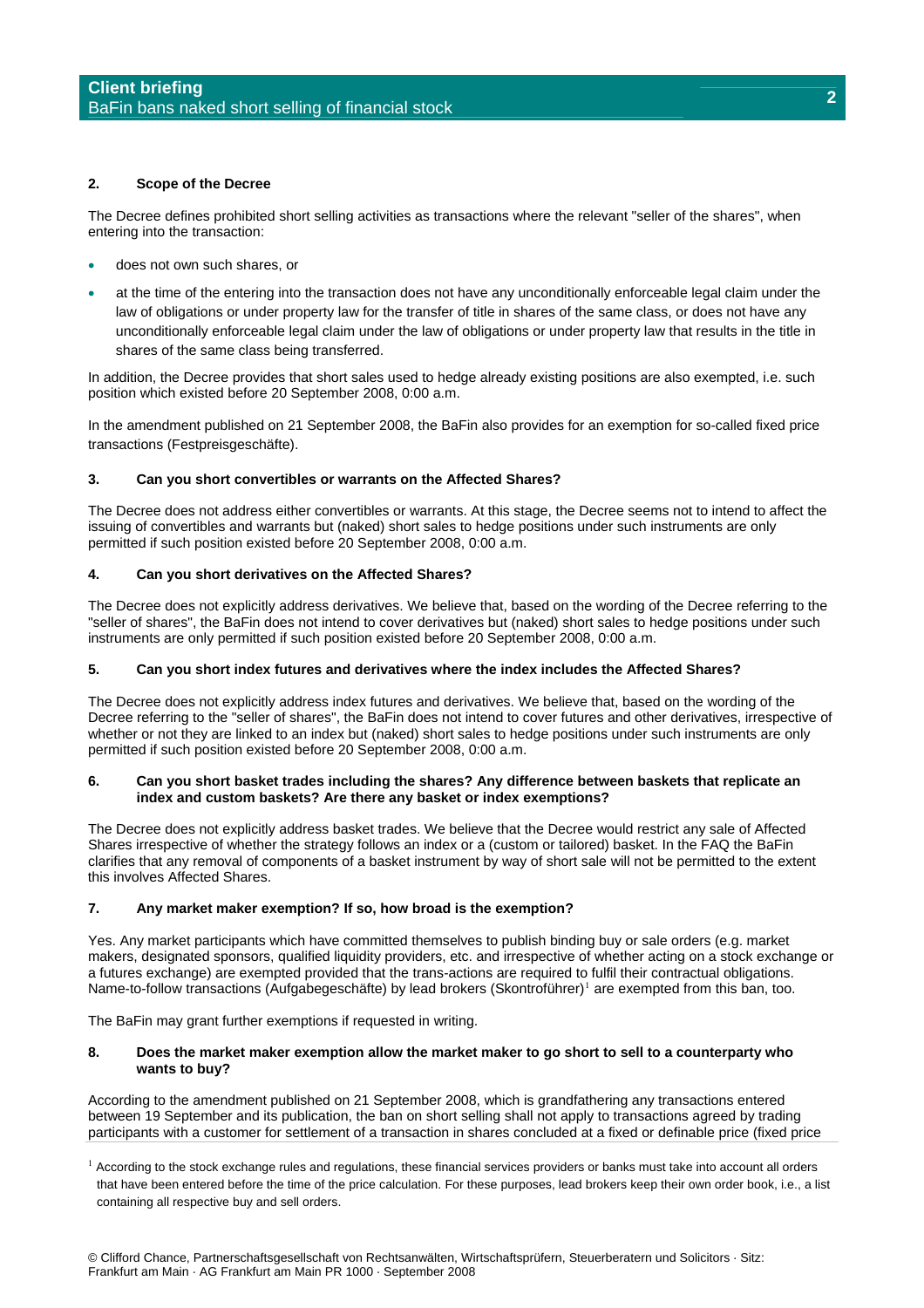transaction - Festpreisgeschäfte). The term fixed price transaction is defined as under section 1 (3) of the German banks' standardised General Business Conditions for Dealings in Securities (Sonderbedingungen für Wertpapiergeschäfte).

The BaFin may grant further exemptions if requested in writing.

## **9. Can the market maker do anything else?**

We believe that, the market maker exemption is limited to market making activities which arise under pre-existing obligations (i.e. market makers which are obliged to quote).

The BaFin may grant further exemptions if requested in writing.

#### **10. Any exemption for shorts to hedge pre-existing positions?**

Yes. Short sales to hedge pre-existing positions are exempted from the ban since the Decree provides that short sales used to secure already existing positions are exempted, provided that such positions existed before 20 September 2008, 0:00 a.m.

The BaFin may grant further exemptions if requested in writing.

#### **11. Any disclosure rules?**

The Decree will not trigger any additional disclosure requirements.<sup>[2](#page-2-0)</sup> The general provisions on insider dealing and market manipulation remain unaffected.

## **12. Any restriction on stock lending?**

The Decree does not apply to stock lending. Since the Decree is intended to ban naked short selling it does not cover transactions which are covered by a stock loan.

# **13. Any requirement to get a "locate" or "pre-borrow" where shorting is allowed?**

Whilst the Decree does not apply to stock lending as such, any "locate" or "pre-borrow" would only prevent a short selling within the meaning of the Decree if and to the extent the "locate" or the "pre-borrow" resulted in an "unconditionally enforceable legal claim" of the lender against the provider. By referring to "any unconditionally enforceable legal claim", the BaFin limits the entering into a selling position in the Affected Shares without the prior entering into a back-to-back / hedging transaction.

## **14. Any new penalties for failure to settle?**

No.

## **15. Any anti-avoidance rules?**

No. The Decree does not provide for any explicit anti-avoidance rules. However, the FAQ will provide further guidance on the BaFin's interpretation of the Decree.

#### **16. International scope of application**

The Decree was based on the general authorisation conferred to the BaFin under section 4 (1) of the German Securities Trading Act. Under this provision, the BaFin may issue decrees which are adequate and necessary to eliminate or to prevent undesirable developments.

The international scope of application of decrees issued under section 4 (1) of the German Securities Trading Act is not entirely clear. Under general principles of German administrative law, any decrees by German authorities are in principle limited to the territory of the Federal Republic of Germany.

Should any violations of this ban qualify as market manipulation, which, however, is not mentioned in the Decree, the ban could apply to all Affected Shares listed on a German ex-change irrespective of the territory in which the relevant manipulative behaviour was exercised.<sup>[3](#page-2-1)</sup>

<span id="page-2-1"></span><span id="page-2-0"></span> $2$  There are no reporting requirements specifically applicable to short sales under the German Securties Trading Act.